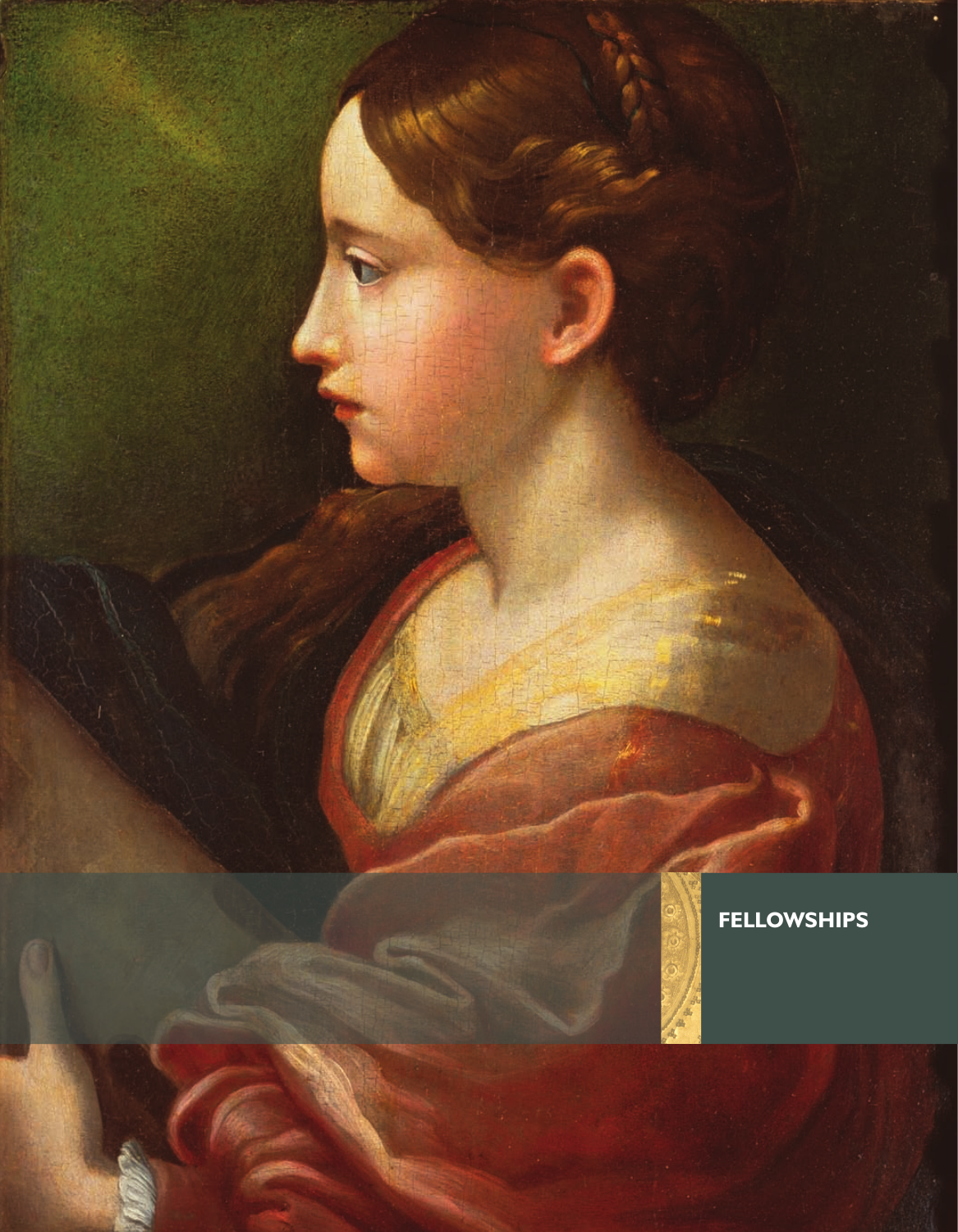

## SUMMARY OF FELLOWSHIPS

| History of Art: Institutional Fellowships | \$928,335 |
|-------------------------------------------|-----------|
| <b>Conservation Fellowships</b>           | 640.600   |
| Interpretive Fellowships at Art Museums   | 242,500   |
|                                           |           |

Grand Total Fellowships **\$1,811,435**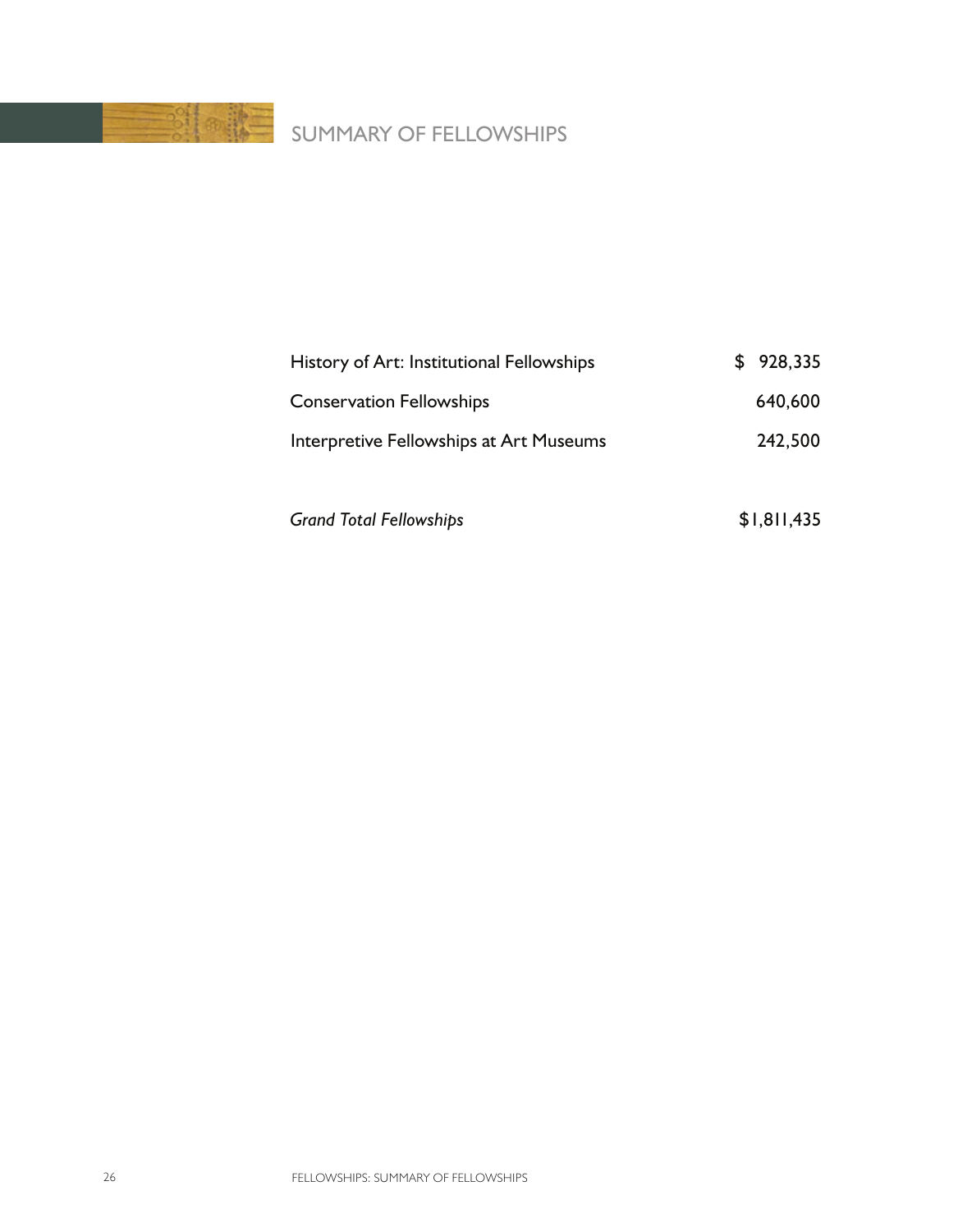#### HISTORY OF ART: INSTITUTIONAL FELLOWSHIPS



| American Academy<br>in Rome<br>NEW YORK, NY                           | Irene San Pietro (Columbia University) "Fasting, Prayer,<br>Alms: Christian Virtue Theory and the Transition<br>from Apostolic to Institutional Church"; Mari Yoko<br>Hara (University of Virginia) "Places of Performance:<br>Scenography, Painting, and Architecture of Baldassarre<br>Peruzzi"; Camille Mathieu (University of California,<br>Berkeley) "Revolutionizing the Antique: French Artists<br>and Artistic Community in Napoleonic Rome, 1803-1819";<br>Claudia Moser (Brown University) "Material Witnesses:<br>The Altars of Republican Rome and Latium and the<br>Memory of Sacrifice" | 80,000 |
|-----------------------------------------------------------------------|--------------------------------------------------------------------------------------------------------------------------------------------------------------------------------------------------------------------------------------------------------------------------------------------------------------------------------------------------------------------------------------------------------------------------------------------------------------------------------------------------------------------------------------------------------------------------------------------------------|--------|
| American School<br>of Classical Studies<br>at Athens<br>PRINCETON, NJ | Angele Rosenberg-Dimitracopoulou (University of<br>Chicago) "Praxiteleanism in Fourth Century Greece"                                                                                                                                                                                                                                                                                                                                                                                                                                                                                                  | 22,000 |
| American School<br>of Classical Studies<br>at Athens<br>PRINCETON, NJ | Dr. Gerald Finkielsztejn, Dr. Mohammad Tagi Shariat-<br>Panahi, Dr. Sara Strack, Dr. James Richard Wiseman;<br>Agora-Corinth Publication Fellowships                                                                                                                                                                                                                                                                                                                                                                                                                                                   | 30,000 |
| Archaeological<br>Institute of America<br><b>BOSTON, MA</b>           | Dr. Michael B. Cosmopoulos, Dr. Amir Golani;<br>Kress Research and Publication Fellowships                                                                                                                                                                                                                                                                                                                                                                                                                                                                                                             | 17,335 |
| Archaeological<br>Institute of America<br><b>BOSTON, MA</b>           | Dr. Sabine Ladstatter, Dr. Nikos Xanthoulis;<br>Kress Lectureship in Ancient Art                                                                                                                                                                                                                                                                                                                                                                                                                                                                                                                       | 55,000 |
| Bibliotheca Hertziana<br>ROME, ITALY                                  | Jasmine Cloud (Temple University) "The Renovation<br>of Churches on the Roman Forum in the Seventeenth<br>Century"; Benjamin Eldredge (Rutgers University)<br>"Andrea Doria, San Matteo, and the Art of Patronage<br>in Sixteenth-Century Italy"                                                                                                                                                                                                                                                                                                                                                       | 65,000 |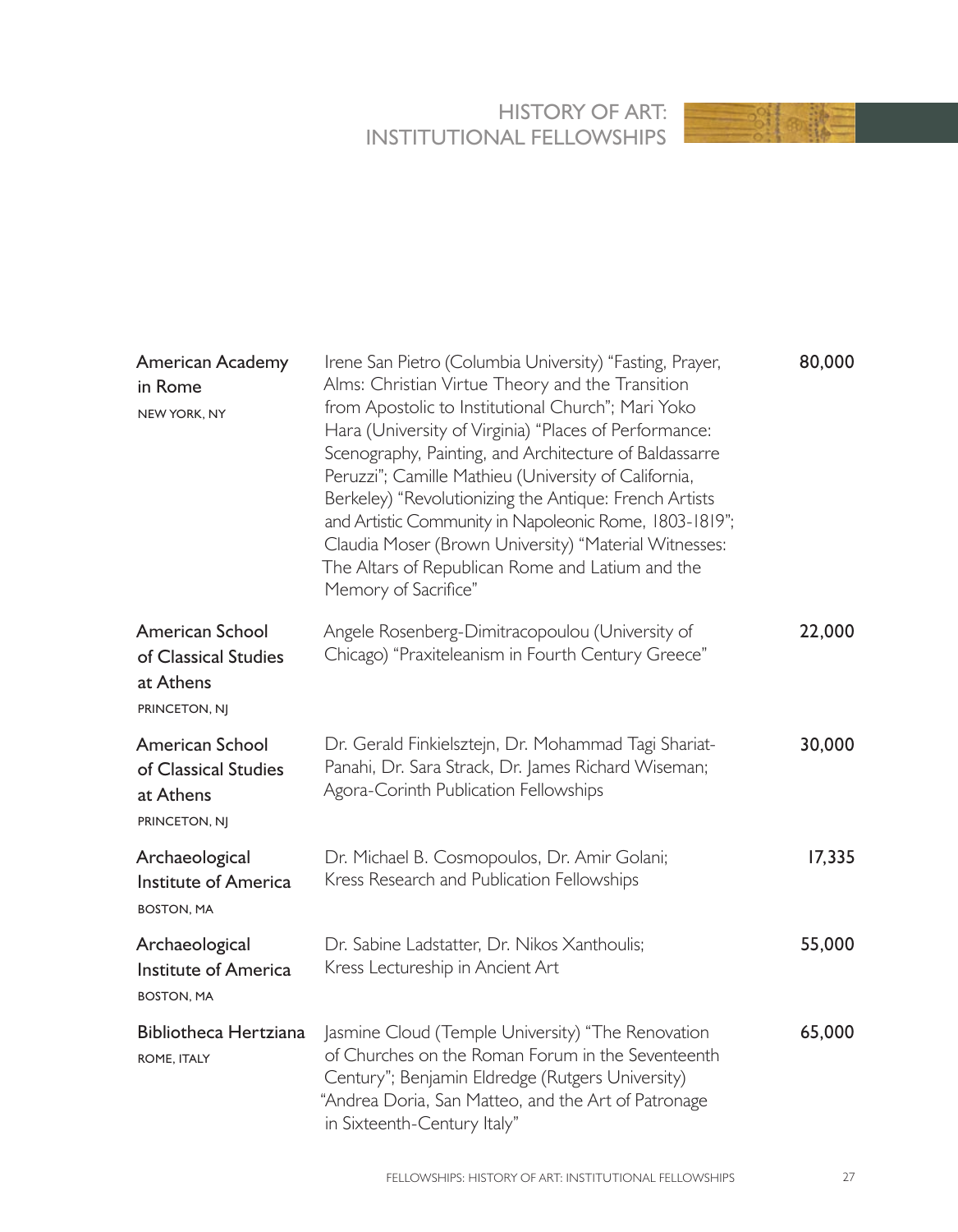| Courtauld Institute<br>of Art<br>LONDON, UNITED KINGDOM                                   | Nicholas Andrew Herman (Institute of Fine Arts,<br>New York University) "Jean Bourdichon (1457-1521):<br>Court Painter in Renaissance France"                                                                                                                                                                    | 35,000  |
|-------------------------------------------------------------------------------------------|------------------------------------------------------------------------------------------------------------------------------------------------------------------------------------------------------------------------------------------------------------------------------------------------------------------|---------|
| Downey, Erin                                                                              | Temple University, Kress Institutional Fellowship at<br>the Kunsthistorisch Instituut der Rijksuniversiteit, Leiden,<br>"The Bentvueghels: Networking and Agency in the<br>Seicento Roman Art Market"                                                                                                            | 30,000  |
| Harvard University<br>CAMBRIDGE, MA                                                       | Dr. Eun Sung Kang, Rush H. Kress Fellowship at<br>the Harvard Center for Italian Renaissance Studies,<br>Villa I Tatti, Florence, Italy                                                                                                                                                                          | 50,000  |
| <b>Institut National</b><br>d'Histoire de l'Art<br>PARIS, FRANCE                          | Catherine Girard (Harvard University) "Rococo<br>Massacres: Hunting in French Rococo Painting from<br>Desportes to Chardin"; Jennifer Lyons (Emory<br>University) "The Virgin Mary and Theophilus:<br>Image, Miracle, and Cult in Medieval France"                                                               | 65,000  |
| International Center<br>of Medieval Art<br>NEW YORK, NY                                   | Elina Gertsman, Heather Grossman, Jennifer Kingsley,<br>Domenic Leo, Karl Whittington; Mid-Career Research<br>and Publication Fellowships                                                                                                                                                                        | 16,000  |
| Kunsthistorisch<br>Instituut der<br>Rijksuniversiteit Te<br>Leiden<br>LEIDEN, NETHERLANDS | Hosting two Kress Institutional Fellows: Erin Downey,<br>Temple University; Maureen Warren, Northwestern<br>University                                                                                                                                                                                           | 5,000   |
| Kunsthistorisches<br>Institut, Florence<br><b>FLORENCE, ITALY</b>                         | Daniel Maze (University of California, Los Angeles)<br>"Gentile Bellini and Transformations in Fifteenth-Century<br>Venetian Art"; Cara P. Rachele (Harvard University)<br>"Building through the Paper: Architectural Disegno<br>and the Practice of Copying in the Italian Renaissance"                         | 65,000  |
| <b>National Gallery</b><br>of Art<br>WASHINGTON, DC                                       | Oskar Bätschmann, Samuel H. Kress Professorship<br>in the History of Art; Anne Dunlop, Stuart Lingo,<br>Kress Senior Research Fellowships in the History of Art;<br>Susanna Berger, Susan Wagner, Kress Pre-Doctoral<br>Fellowships in the History of Art at the Center for<br>Advanced Study in the Visual Arts | 220,000 |
| Renaissance Society<br>of America<br>NEW YORK, NY                                         | Lynn Catterson, Alexandra Hoare, Martine Sauret,<br>Phillip Usher, Saundra Weddle; Mid-Career Research<br>and Publication Fellowships                                                                                                                                                                            | 16,000  |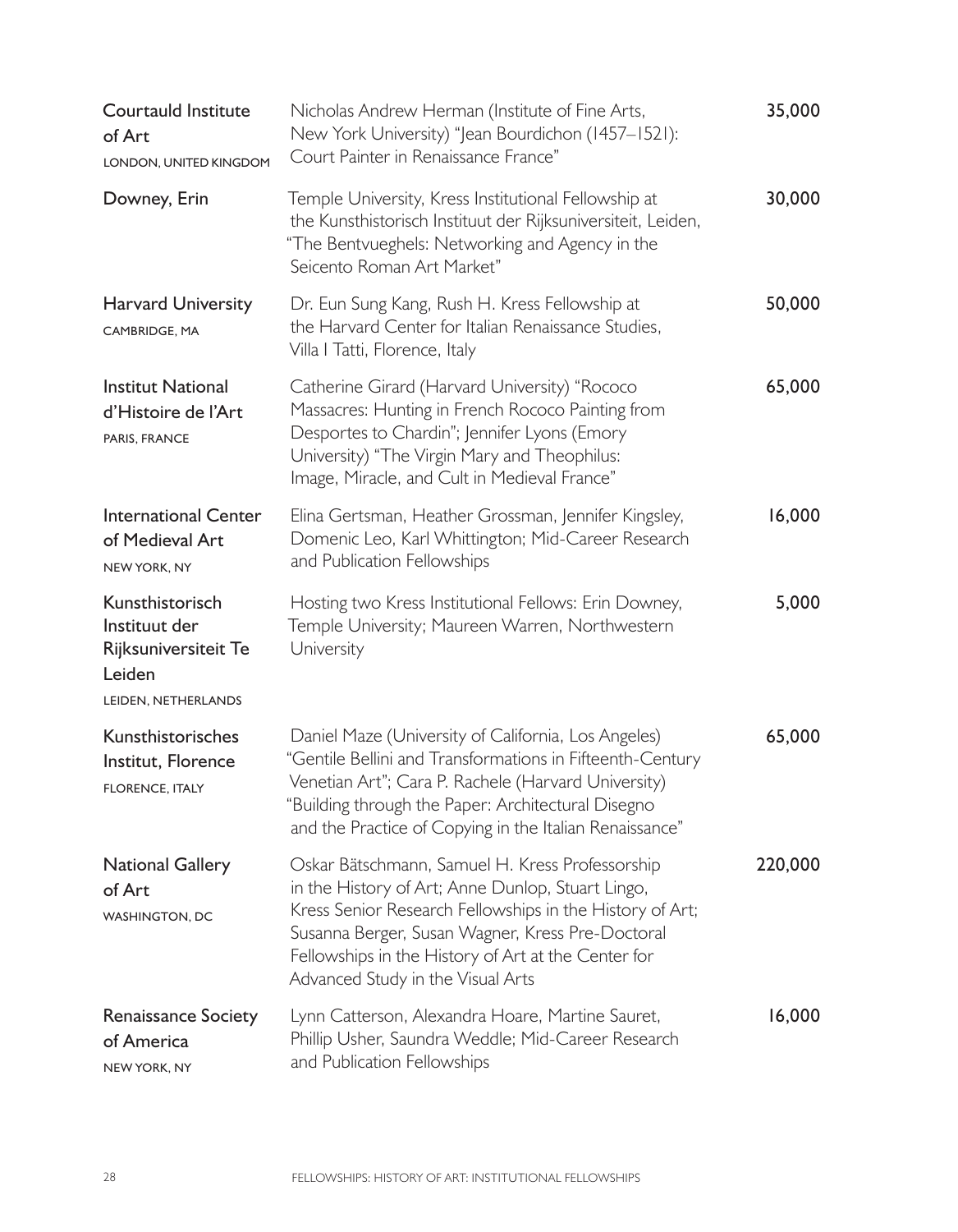| Sterling & Francine<br><b>Clark Art Institute</b><br>WILLIAMSTOWN, MA | Ian Balfour (University of Kent, Professor of English),<br>Kress Fellowship in the Literature of Art Before the<br>Age of Art History                                                                                                                                                        | 32,000 |
|-----------------------------------------------------------------------|----------------------------------------------------------------------------------------------------------------------------------------------------------------------------------------------------------------------------------------------------------------------------------------------|--------|
| <b>Yale University</b><br>NEW HAVEN, CT                               | Lyndsay Dolf Bratton, Kress Fellowship in Art<br>Librarianship                                                                                                                                                                                                                               | 30,000 |
| Warren, Maureen                                                       | Northwestern University, Kress Institutional Fellowship<br>at the Kunsthistorisch Instituut der Rijksuniversiteit,<br>Leiden, "Politics, Punishment, and Prestige: Images<br>of 17th Century Dutch Republicans"                                                                              | 30,000 |
| Zentralinstitut für<br>Kunstgeschichte<br>MUNICH, GERMANY             | Jennifer A. Morris (Princeton University) "Art,<br>Astrology, and the Apocalypse: Visualizing the Occult<br>in Post-Reformation Germany"; Jessica Stevenson-<br>Stewart (University of California, Berkeley) "Rules of<br>Engagement: Art, Commerce, and Diplomacy<br>in Golden-Age Antwerp" | 65.000 |

*Total - History of Art: Institutional Fellowships* \$928,335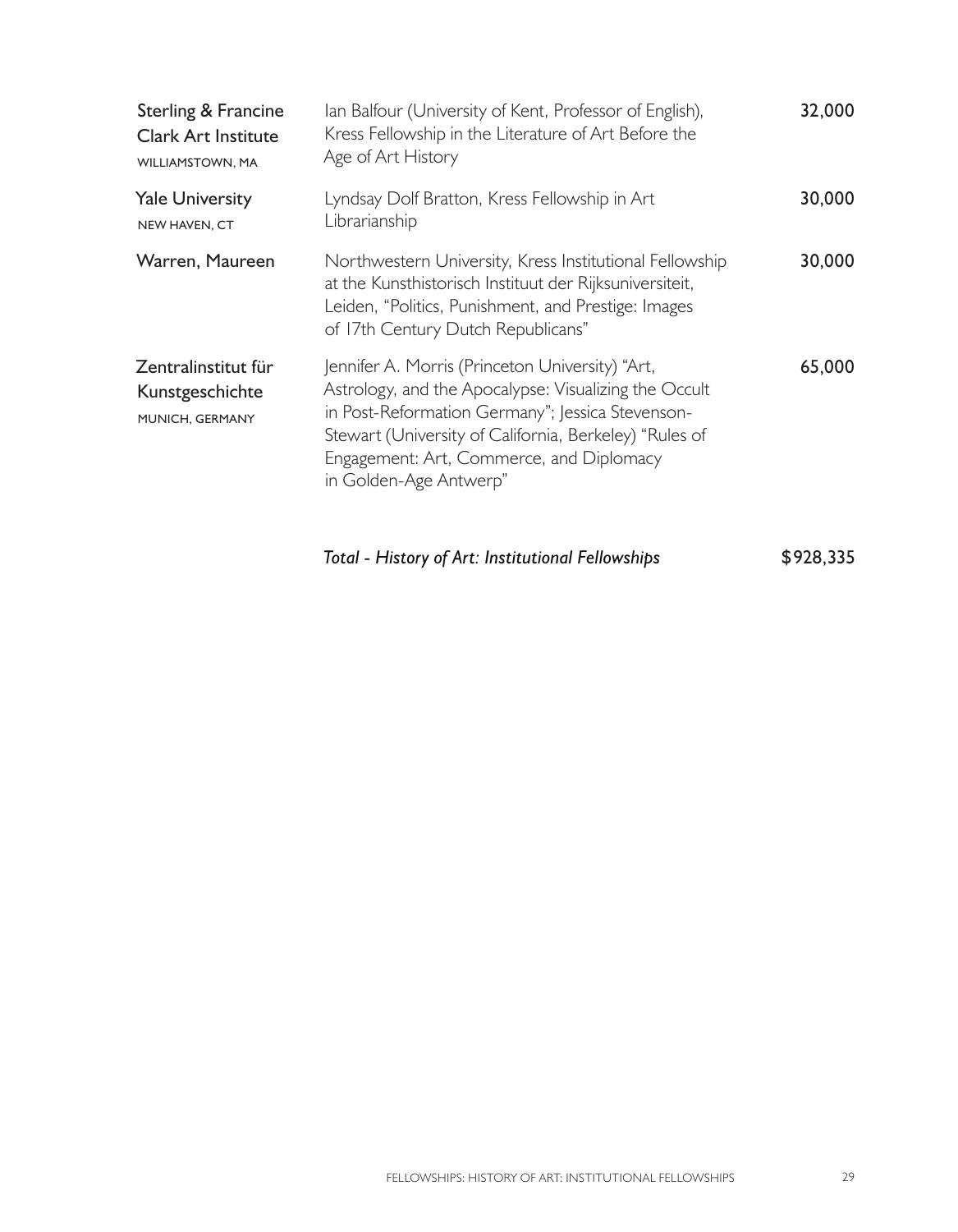# **CONSERVATION FELLOWSHIPS**

| American Institute<br>for Conservation<br>of Historic &<br><b>Artistic Works</b><br>WASHINGTON, DC        | Stephanie Oman Hulman, Baltimore Museum of Art;<br>Katrina Marie Flores, Chicago History Museum; Sarah<br>E. Kleiner, Fine Arts Museums of San Francisco; Sarah<br>E. Gowen, Indianapolis Museum of Art; Meaghan<br>Monaghan, National Gallery of Denmark; Josiah Wagener,<br>Shelburne Museum; Morgan Nau, Smithsonian American<br>Art Museum; Rose Cull, Tate; Gabriel Dunn, Whitten &<br>Proctor Fine Art Conservation | 300,000 |
|-----------------------------------------------------------------------------------------------------------|---------------------------------------------------------------------------------------------------------------------------------------------------------------------------------------------------------------------------------------------------------------------------------------------------------------------------------------------------------------------------------------------------------------------------|---------|
| American Institute<br>for Conservation<br>of Historic &<br><b>Artistic Works</b><br><b>WASHINGTON, DC</b> | Elissa O'Loughlin, fellowship for the forthcoming<br>publication, A Conservation Guide to Pressure Sensitive<br>Tapes; History, Identification, Treatment                                                                                                                                                                                                                                                                 | 35,000  |
| American School of<br><b>Classical Studies</b><br>at Athens<br>PRINCETON, NJ                              | Emily Ricketts, Colleen O'Shea, fellowships for summer<br>conservation internships                                                                                                                                                                                                                                                                                                                                        | 8,600   |
| <b>Buffalo State College</b><br>Foundation<br><b>BUFFALO, NY</b>                                          | Halaina Demba, Elyse Driscoll, James Gleason,<br>Elizabeth LaDuc, Krista Lough, Rebecca Pollak, Christina<br>Simms, Aisha Wahab, fellowships for conservation<br>internships                                                                                                                                                                                                                                              | 15,000  |
| <b>Harvard University</b><br>CAMBRIDGE, MA                                                                | Nicole Ledoux, post-graduate fellowship for<br>conservation at the Straus Center                                                                                                                                                                                                                                                                                                                                          | 30,000  |
| <b>National Gallery</b><br>of Art<br><b>WASHINGTON, DC</b>                                                | Marie Didier, advanced training fellowship in<br>imaging science                                                                                                                                                                                                                                                                                                                                                          | 25,000  |
| New York University<br><b>NEW YORK, NY</b>                                                                | Melissa Tan, fellowship for archaeological conservation<br>training field work                                                                                                                                                                                                                                                                                                                                            | 10,000  |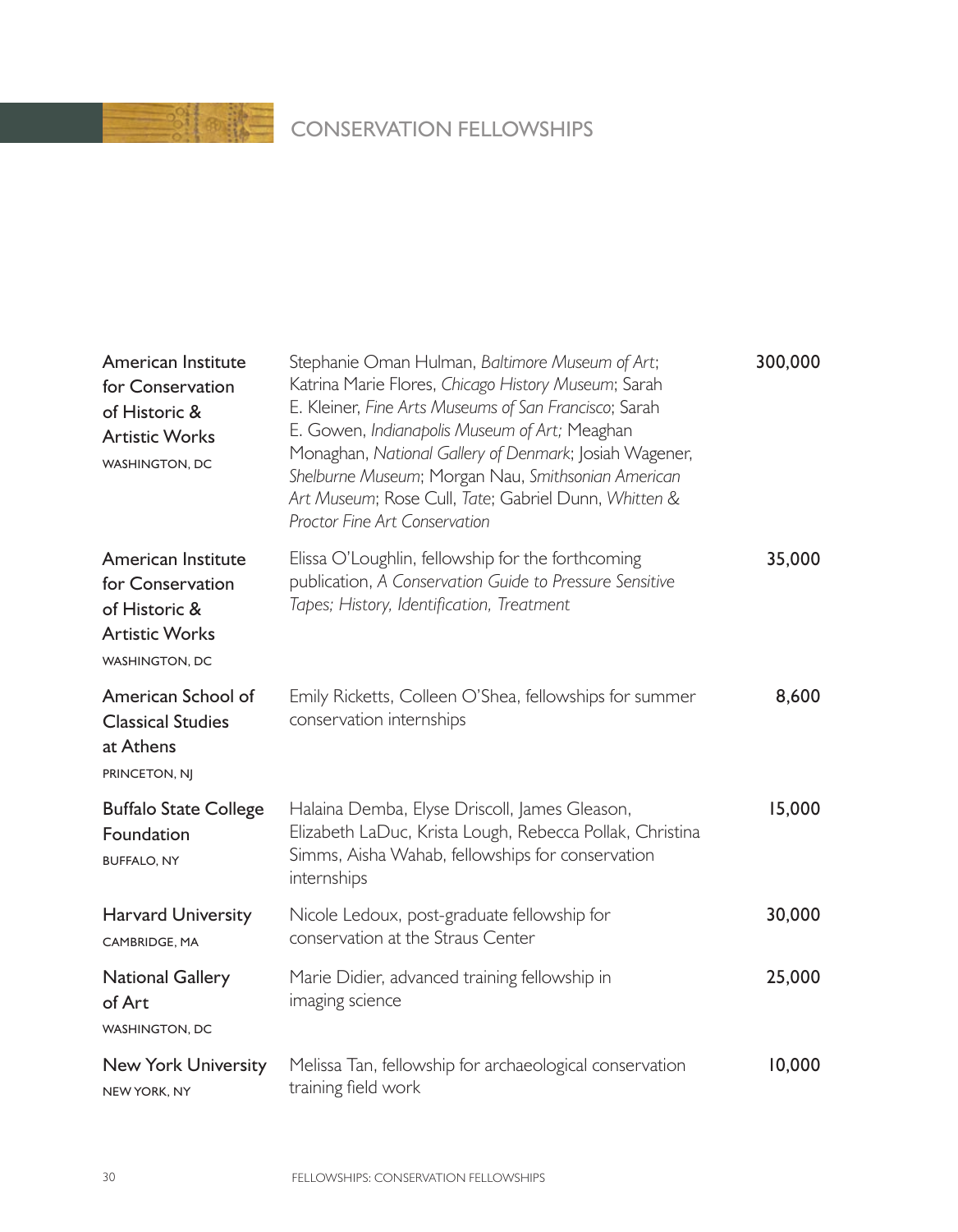| New York University<br>NEW YORK, NY                             | In support of the conservation of paintings from the<br>Kress Collection, undertaken by advanced graduate<br>students at the Conservation Center of the Institute of<br>Fine Arts, New York University, under the supervision<br>of Dianne Dwyer Modestini and Kress Post-Graduate<br>Fellow Nica Gutman Rieppi | 145,000 |
|-----------------------------------------------------------------|-----------------------------------------------------------------------------------------------------------------------------------------------------------------------------------------------------------------------------------------------------------------------------------------------------------------|---------|
| New York University<br>NEW YORK, NY                             | Brian Castriota, Kathryn Brugioni, fellowships for<br>archaeological conservation training field work                                                                                                                                                                                                           | 12,300  |
| Northeast Document<br><b>Conservation Center</b><br>ANDOVER, MA | Amanda Malkin, post-graduate fellowship for paper<br>conservation                                                                                                                                                                                                                                               | 30,000  |
| Northeast Document<br><b>Conservation Center</b><br>ANDOVER, MA | Balázs Zoltán Tóth, short-term fellowship for<br>photographic conservation                                                                                                                                                                                                                                      | 9,700   |
| University of<br>Delaware<br>NEWARK, DE                         | Rebecca Kaczkowski, Samantha Skelton, Elizabeth<br>Schaeffer, Courtney Von Stein, Jennifer Schnitker,<br>Marlene Yandrisevits, fellowships for graduate level<br>conservation internships                                                                                                                       | 20,000  |

Total - Conservation Fellowships<br>
\$640,600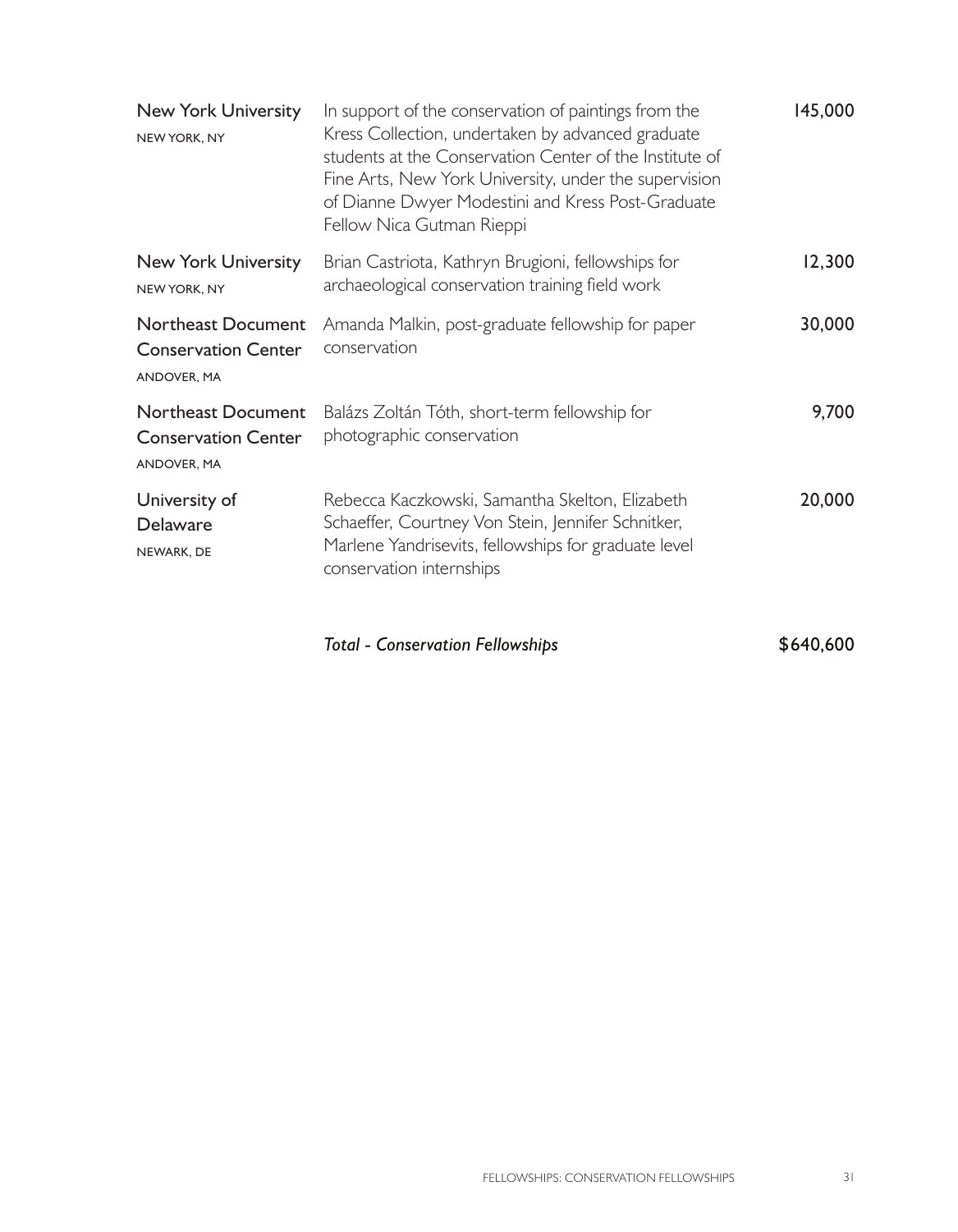

#### INTERPRETIVE FELLOWSHIPS AT ART MUSEUMS

| Rebecca A. Michaels, Kress Interpretive Fellowship                                                                                                                                  | 30,000 |
|-------------------------------------------------------------------------------------------------------------------------------------------------------------------------------------|--------|
| Meredith Brinker Ferguson, Kress Interpretive<br>Fellowship                                                                                                                         | 30,000 |
| In support of a series of Kress Lectures on Art Museum<br>Education                                                                                                                 | 4,500  |
| Virginia Sweeney, Kress Interpretive Fellowship                                                                                                                                     | 30,000 |
| Elizabeth Perkins, Kress Interpretive Fellowship                                                                                                                                    | 30,000 |
| Desiree Gonzales, Kress Interpretive Fellowship                                                                                                                                     | 30,000 |
| In continued support of scholarly research in the<br>US and abroad focused on standards of excellence in<br>museum interpretation, undertaken by Peter Samis<br>and Mimi Michaelson | 25,000 |
|                                                                                                                                                                                     |        |